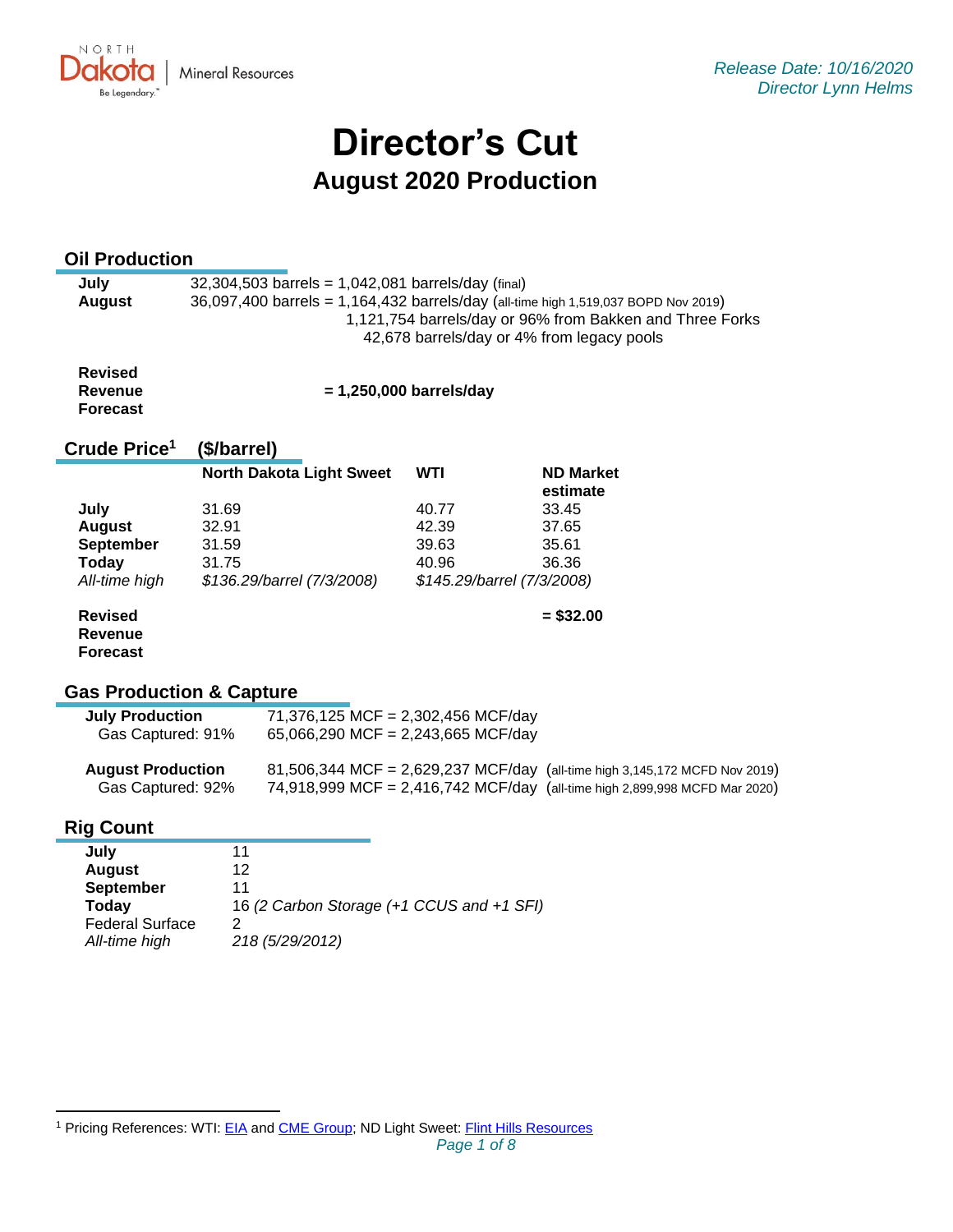**Mineral Resources** 

# **Wells**

NORTH

|                                              | June       | July                     | <b>August</b>                                                                                                                                                                            | <b>September</b>                                                | <b>Revised</b><br><b>Revenue</b><br><b>Forecast</b> |
|----------------------------------------------|------------|--------------------------|------------------------------------------------------------------------------------------------------------------------------------------------------------------------------------------|-----------------------------------------------------------------|-----------------------------------------------------|
| <b>Permitted</b>                             |            | 92 drilling<br>0 seismic | 47 drilling<br>2 seismic                                                                                                                                                                 | 51 drilling<br>0 seismic<br>(All-time high was 370 - Oct. 2012) |                                                     |
| <b>Completed</b>                             | 37 (Final) | 59 (Revised)             | 19 (Preliminary)                                                                                                                                                                         | ٠                                                               | 70                                                  |
| Inactive <sup>2</sup>                        |            | 3,762                    | 2,719                                                                                                                                                                                    | ٠                                                               | $\overline{\phantom{a}}$                            |
| <b>Waiting on</b><br>Completion <sup>3</sup> |            | 878                      | 846                                                                                                                                                                                      | ٠                                                               | ٠                                                   |
| <b>Producing</b>                             | -          | 14,416                   | 15,144 (Preliminary)<br>(All-time high was<br>March 2020 -<br>16,280)<br>13,133 (87%) from<br>unconventional Bakken<br>- Three Forks<br>2,011 (13%) from<br>legacy conventional<br>pools | $\overline{\phantom{a}}$                                        | $\blacksquare$                                      |

# **Fort Berthold Reservation Activity**

|                                  | Total   | Fee Land | <b>Trust Land</b> |
|----------------------------------|---------|----------|-------------------|
| Oil Production                   | 268,976 | 70.766   | 198.210           |
| Drilling Rigs                    |         |          |                   |
| <b>Active Wells</b>              | 2.475   | ควว      | 1.853             |
| Waiting on completion            | 147     |          |                   |
| <b>Approved Drilling Permits</b> | -290    |          | 243               |
| <b>Potential Future Wells</b>    |         | 1 142    | 2.935             |

# **Drilling and Completions Activity**

The drilling rig count was stable in the mid 50's second half of 2019 through March 2020. Drilling rig count is down 71% January to August of 2020.

The number of well completions has been very volatile since March as the number of active completion crews decreased from 25 to 1-5.

Lower crude oil price has put extreme downward pressure on rig and completion crew counts. Unemployment claims are published every Thursday at<https://www.ndlmi.com/gsipub/index.asp?docid=687> indicating approximately 11,400 layoffs as of 10/10/20 with more jobs at risk due to oil price volatility.

Drilling permit activity is slower and more volatile with oil price volatility. Operators are still attempting to maintain a permit inventory of approximately 12 months and some experienced drilling rig and completion crews.

<sup>2</sup> Includes all well types on IA and AB statuses: **IA** = Inactive shut in >3 months and <12 months;

**AB** = Abandoned (Shut in >12 months)

<sup>&</sup>lt;sup>3</sup> The number of wells waiting on completions is an estimate on the part of the director based on idle well count and a typical five-year average. Neither the State of North Dakota, nor any agency officer, or employee of the State of North Dakota warrants the accuracy or reliability of this product and shall not be held responsible for any losses caused by this product. Portions of the information may be incorrect or out of date. Any person or entity that relies on any information obtained from this product does so at his or her own risk.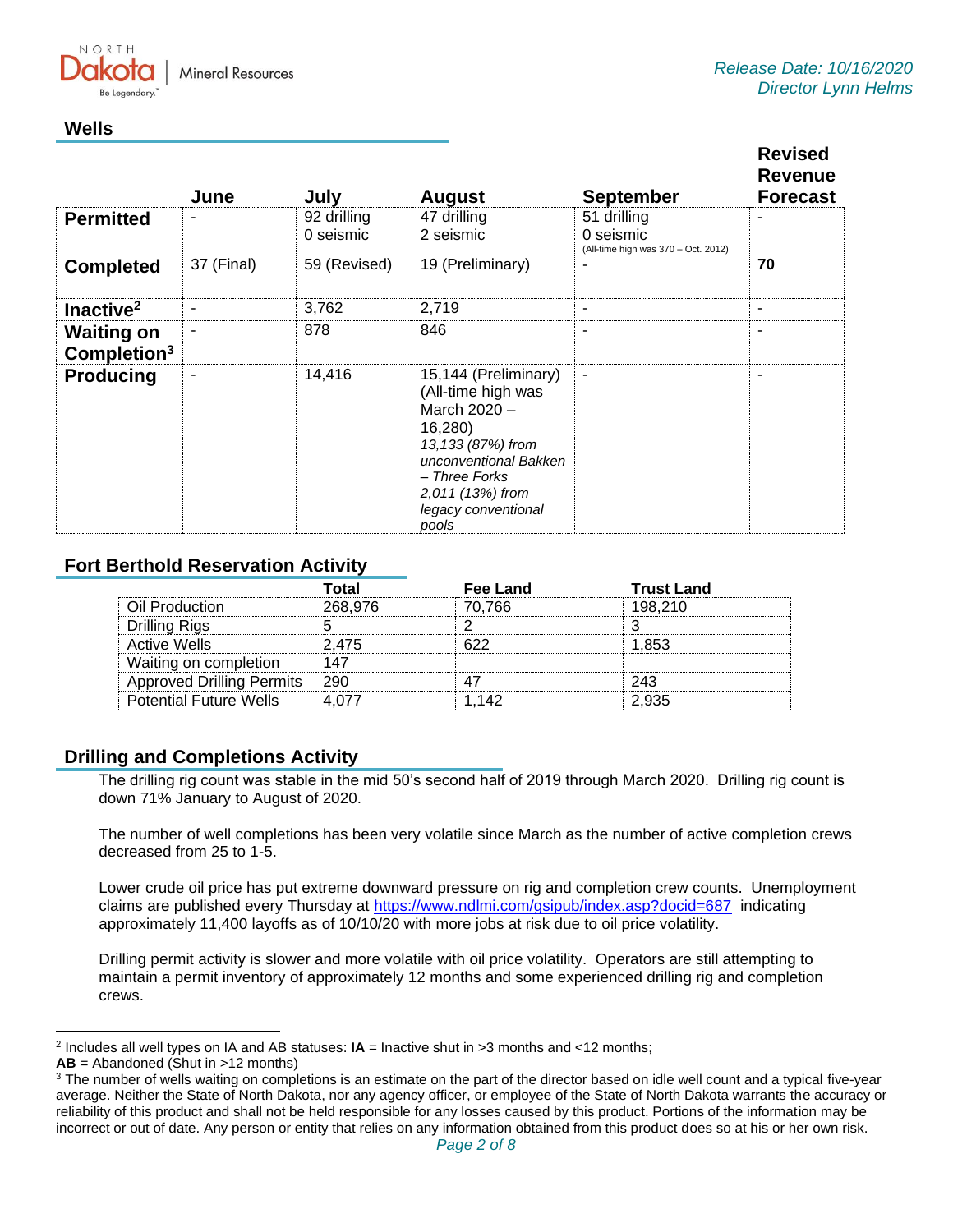

# **Crude Oil Markets**

The OPEC+ agreement to cut 9.7 million barrels per day expired August 1<sup>st</sup>. Liquid fuel demand bottomed out in July, is recovering slowly and is not expected to reach full recovery until fourth quarter 2021.



Crude oil transportation capacity including rail deliveries to coastal refineries is adequate, but could be disrupted due to:

US Appeals Court for the ninth circuit upholding of a lower court ruling protecting the Swinomish Indian Tribal Community's right to sue to enforce an agreement that restricts the number of trains that can cross its reservation in northwest Washington state.

A possible shut down of DAPL in Civil Action No. 16-1534

#### **Seismic**

| Seismic activity has dropped again with the completion of carbon capture projects. |  |                                                                                              |  |  |  |
|------------------------------------------------------------------------------------|--|----------------------------------------------------------------------------------------------|--|--|--|
|                                                                                    |  | Active Surveys   Recording   NDIC Reclamation Projects   Remediating   Suspended   Permitted |  |  |  |
|                                                                                    |  |                                                                                              |  |  |  |

#### **Gas Capture**

US natural gas storage has decreased to 10% above the five-year average due to summer power demand for air conditioning. Crude oil inventories fell last week, but remain well above the long term average. Both indicate little potential for significant price increases in the near future. North Dakota shallow gas exploration could be economic at future gas prices, but is not at the current price.

The price of natural gas delivered to Northern Border at Watford City has decreased \$0.33 to \$1.58/MCF. This results in a current oil to gas price ratio of 23 to 1. The state wide gas flared volume from July to August increased 14,792 MCFD to 214,933 MCF per day but percent flared decreased to 8.1% while Bakken capture percentage increased to 93%.

| The historical high flared percent was 36% in 09/2011 |     | The Commission established the following gas<br>capture goals: |                                     |  |
|-------------------------------------------------------|-----|----------------------------------------------------------------|-------------------------------------|--|
| <b>Gas Capture Details:</b>                           |     | 74%                                                            | October 1, 2014 - December 31, 2014 |  |
| Statewide                                             | 92% | 77%                                                            | January 1, 2015 - March 31, 2016    |  |
| Statewide Bakken                                      | 93% | 80%                                                            | April 1, 2016 - October 31, 2016    |  |
| Non-FBIR Bakken                                       | 93% | 85%                                                            | November 1, 2016 - October 31, 2018 |  |
| FBIR Bakken                                           | 92% | 88%                                                            | November 1, 2018 - October 31, 2020 |  |
| Trust FBIR Bakken                                     | 91% | 91%                                                            | November 1, 2020                    |  |
| Fee FBIR                                              | 94% |                                                                |                                     |  |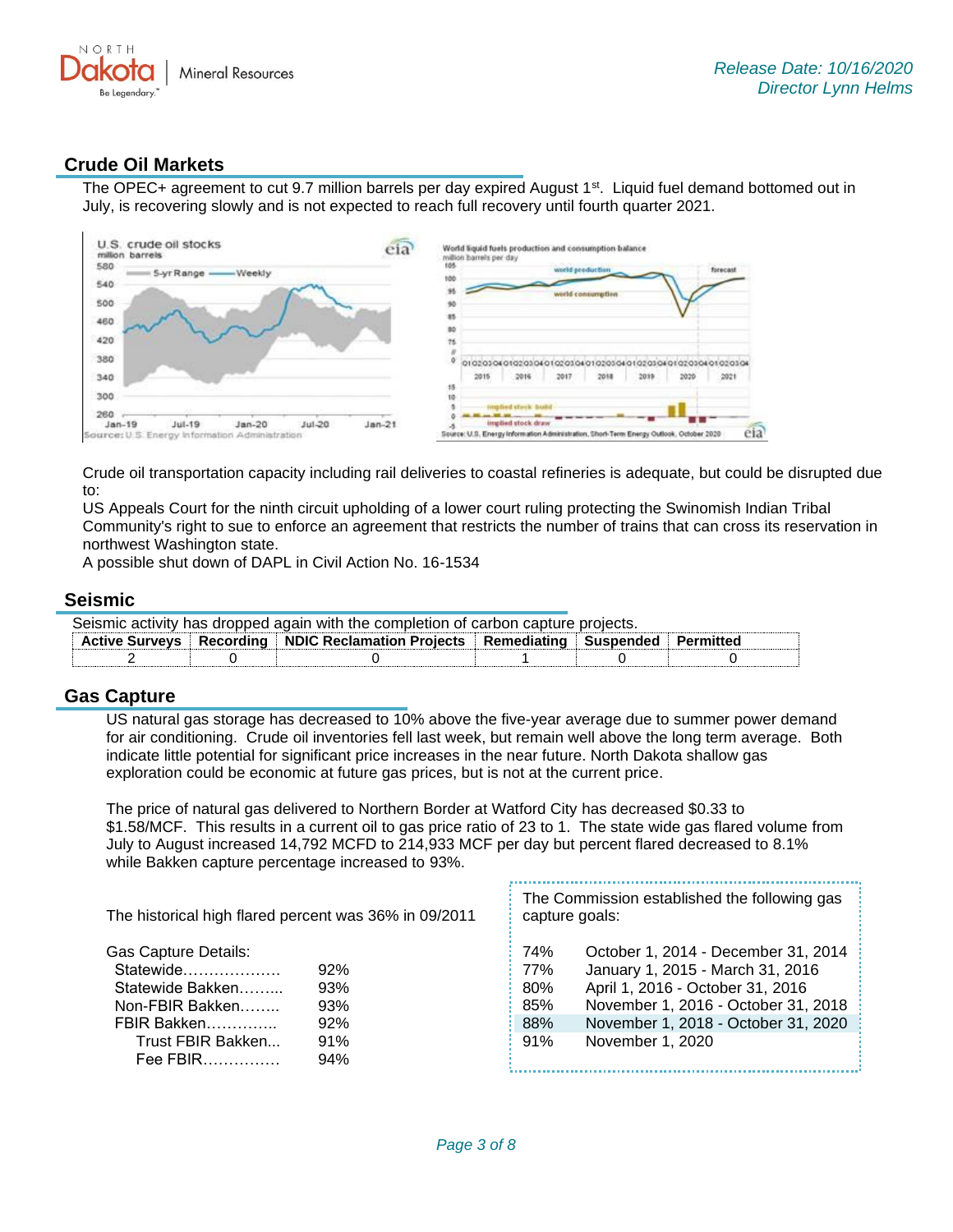

# **Agency Updates**

# **Bureau of Indian Affairs**

**BIA** has published a new final rule to update the process for obtaining rights of way on Indian land. The rule was published 11/19/15 and became effective 12/21/15. The final rule can be found at

[https://www.federalregister.gov/articles/2015/11/19/2015-28548/rights-of-way-on-indian-land.](https://gcc02.safelinks.protection.outlook.com/?url=https%3A%2F%2Fwww.federalregister.gov%2Farticles%2F2015%2F11%2F19%2F2015-28548%2Frights-of-way-on-indian-land&data=04%7C01%7Ckahaarsager%40nd.gov%7C3acd2351eefd43ad3da408d871ffe698%7C2dea0464da514a88bae2b3db94bc0c54%7C0%7C0%7C637384691200999201%7CUnknown%7CTWFpbGZsb3d8eyJWIjoiMC4wLjAwMDAiLCJQIjoiV2luMzIiLCJBTiI6Ik1haWwiLCJXVCI6Mn0%3D%7C1000&sdata=tiShdyS5okuIcOpsenI%2FN%2FqIb8iGOyM23s4ZMF7Em2k%3D&reserved=0) On 3/11/16, the Western Energy Alliance filed a complaint and motion for a temporary restraining order and/or a preliminary injunction. On 04/19/16, the US District court for the District of North Dakota issued an order denying the motion for a preliminary injunction. The new valuation requirements were resulting in increased delays so BIA provided a waiver that expires 04/05/2020. On 03/09/2020 the NDIC submitted comments supporting an extension of that waiver through 04/05/2021 to allow infrastructure development to continue while BIA develops and implements the new process. NDIC comments can be found at<http://www.nd.gov/ndic/ic-press/Sweeney%20letter%20200309.pdf>

### **Bureau of Land Management**

**BLM published a new final rule 43 CFR Parts 3100, 3160 and 3170 to update and replace its regulations on venting and flaring of natural gas** effective 1/17/16. The final rule can be viewed online at [https://www.blm.gov/programs/energy-and-minerals/oil-and-gas/operations-and-production/methane-and](https://gcc02.safelinks.protection.outlook.com/?url=https%3A%2F%2Fwww.blm.gov%2Fprograms%2Fenergy-and-minerals%2Foil-and-gas%2Foperations-and-production%2Fmethane-and-waste-prevention-rule&data=04%7C01%7Ckahaarsager%40nd.gov%7C3acd2351eefd43ad3da408d871ffe698%7C2dea0464da514a88bae2b3db94bc0c54%7C0%7C0%7C637384691200999201%7CUnknown%7CTWFpbGZsb3d8eyJWIjoiMC4wLjAwMDAiLCJQIjoiV2luMzIiLCJBTiI6Ik1haWwiLCJXVCI6Mn0%3D%7C1000&sdata=AKBW1sD07Xd%2BLjFF8vEmMh6Pe1Los3pNjFOuQpxrsXs%3D&reserved=0)[waste-prevention-rule](https://gcc02.safelinks.protection.outlook.com/?url=https%3A%2F%2Fwww.blm.gov%2Fprograms%2Fenergy-and-minerals%2Foil-and-gas%2Foperations-and-production%2Fmethane-and-waste-prevention-rule&data=04%7C01%7Ckahaarsager%40nd.gov%7C3acd2351eefd43ad3da408d871ffe698%7C2dea0464da514a88bae2b3db94bc0c54%7C0%7C0%7C637384691200999201%7CUnknown%7CTWFpbGZsb3d8eyJWIjoiMC4wLjAwMDAiLCJQIjoiV2luMzIiLCJBTiI6Ik1haWwiLCJXVCI6Mn0%3D%7C1000&sdata=AKBW1sD07Xd%2BLjFF8vEmMh6Pe1Los3pNjFOuQpxrsXs%3D&reserved=0). North Dakota, Wyoming, Montana, Western Energy Alliance, and IPAA filed for a preliminary injunction to prevent the rule going into effect until the case is settled. A hearing in Casper, Wyoming was held 1/6/17. On 1/16/17 the court denied all of the petitioners' motions for preliminary injunctions. **On 2/3/17 the US House of Representatives voted 221-191 to approve a Congressional Review Act resolution against the rule.** On 3/28/17 President Trump issued an executive order which in part directs "The Secretary of the Interior shall review the following final rules, and any rules and guidance issued pursuant to them, for consistency with the policy set forth in section 1 of this order and, if appropriate, shall, as soon as practicable, suspend, revise, or rescind the guidance, or publish for notice and comment proposed rules suspending, revising, or rescinding those rules:". This rule is included in the list as item (iv). North Dakota plans to continue active participation in the litigation of this rule until the BLM takes final action eliminating the rule. **On 5/10/17 the Senate voted 51 to 49 against the CRA, allowing the rule to remain in effect.** On 6/27/17 U.S. D. Ct. Judge Skavdahl granted BLM's motion to extend the merits briefing schedule by 90 days, based on BLM's APA 705 stay and BLM's representations regarding its plans to reconsider the VF Rule. Opening briefs were filed 7/3/17. On 7/5/17 California and New Mexico sued BLM in the U.S. District Court for the Northern District of California, seeking a declaratory judgement that BLM's APA 705 stay was illegal and vacating the stay. The relief they request would vacate the stay of the January 2018 compliance et al deadlines, bringing them all back into force. BLM officials encouraged North Dakota to intervene. On 7/12/17 a group of NGOs including the Fort Berthold Protectors of Water and Earth Rights filed a separate suit against the BLM in federal court in the U.S. District Court for the Northern District of California, seeking a declaratory judgement that BLM's APA 705 stay was illegal and vacating the stay. California and New Mexico, along with various environmental groups, have challenged BLM's stay in the Northern District of California, and filed a motion for summary judgment on 7/26/17. On 8/24/17 North Dakota filed a response supporting BLM's motion, a motion to intervene, and a motion to change venue to Wyoming in an attempt to prevent all of the litigation regarding the timing of the Flaring Rule, including the future rulemakings further extending compliance deadlines that BLM has stated that it intends to publish, could end up in front of the magistrate judge in the Northern District of California instead of Judge Skavdahl in Wyoming. On 10/04/17 the federal magistrate judge in the Northern District of California granted the summary judgement motion by California, New Mexico, and several NGOs throwing out BLM's administrative and temporary postponement of several of the future rules compliance dates/obligations. On 10/05/17 the BLM issued a Federal Register Notice for a proposed rule that if finalized will delay certain requirements of the BLM Rule until January 17, 2019. North Dakota submitted comments to (1) support BLM's decision to delay certain compliance requirements and (2) continue to make the record that BLM exceeded its authority to promulgate the rule in the first place with particular emphasis on the specific/unique North Dakota considerations at issue. NDIC comments are available at [http://www.nd.gov/ndic/ic-press/dmr-blm-comments17-11.pdf.](http://www.nd.gov/ndic/ic-press/dmr-blm-comments17-11.pdf) BLM, the states of CA & NM, and the NGOs supporting the current final rule were granted an extension to file response briefs to December 11<sup>th</sup> in the WY court. On 11/29/17 North Dakota filed a response to industry petitioner's motion for a preliminary injunction

supporting a preliminary or permanent injunction. On 12/4/17 USDOJ petitioned the 9th US Judicial Circuit Court in San Francisco to review and overturn the Northern District of California court's November decision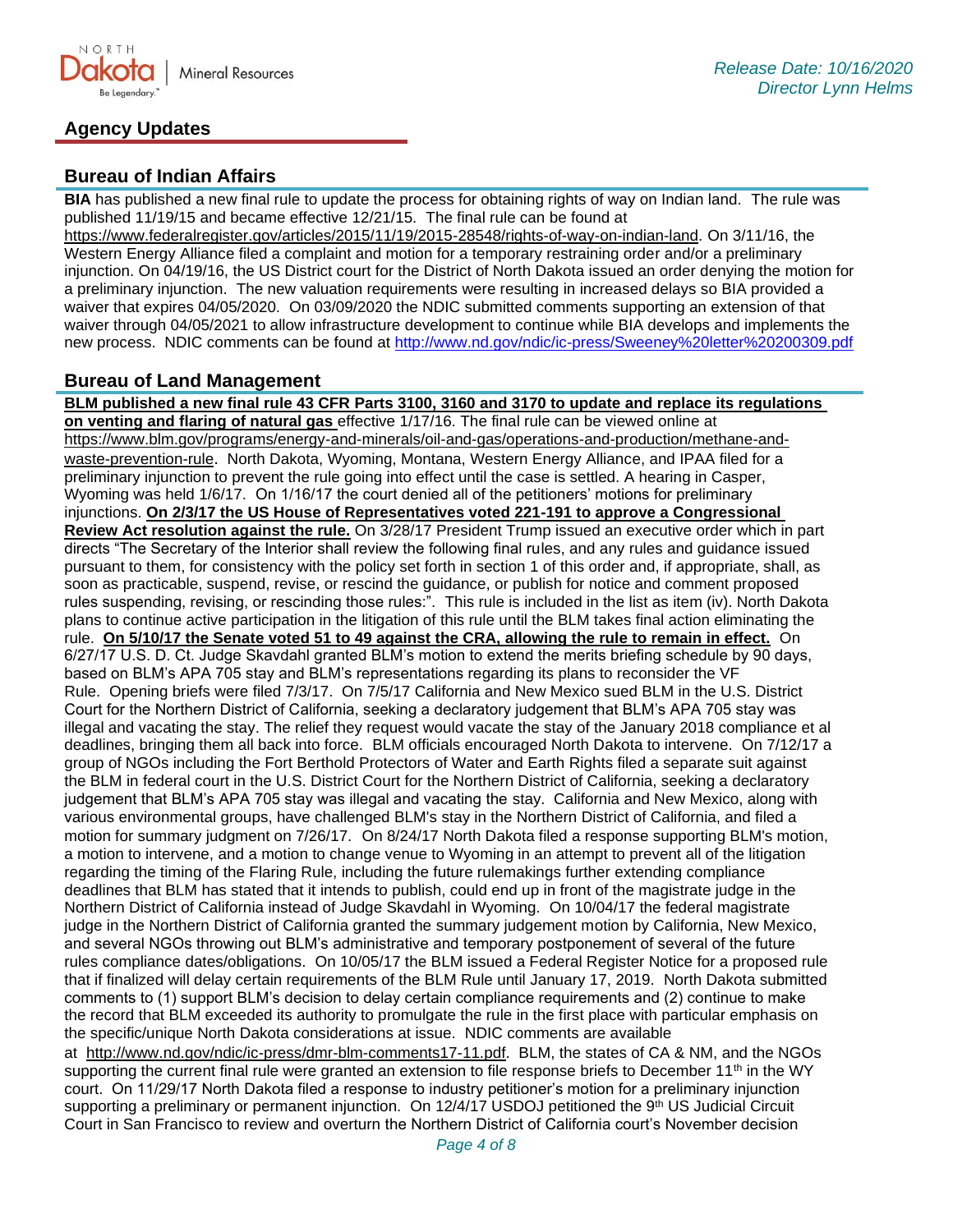

ordering the US Bureau of Land Management to make oil and gas producers comply with the methane emissions requirements while the rules are being reviewed. On 12/7/17 BLM published a rule in the Federal Register delaying the methane regulation until January 2019, saying the previous rule is overly burdensome to industry. Officials said the delay will allow the federal Bureau of Land Management time to review the earlier rule while avoiding tens of millions of dollars in compliance costs to industry that may turn out to be unnecessary. On 12/19/17 BLM was sued by California, New Mexico, and a large group of NGOs in the Northern District of California federal court over the 12/7/17 rule extending certain compliance dates in BLM's 2016 Rule. The complaint requests that BLM's extension rule be set aside and the provisions it relates to reinstated. On 12/26/17 BLM filed a motion seeking to stay the litigation in the U.S. District Court case in WY and to vacate the January 5 briefing deadline, a motion in which the industry trade associations and Montana and Wyoming joined. North Dakota and Texas filed a short response on 12/27/17 asking the Court to deny the motion or allow until 1/12/18 to fully respond to BLM's holiday week motion. On 12/29/17 the Wyoming district court granted BLM's motion to stay the 2016 Rule challenge litigation. On 2/22/18 BLM published a new rule proposal to revise the 2016 final Waste Prevention Rule (also known as the venting and flaring rule). The proposed rule would eliminate duplicative regulatory requirements and re-establish long-standing requirements that the 2016 final rule sought to replace. The Federal Register notice specifically requested comment on ways that the BLM can reduce the waste of gas by incentivizing the capture, reinjection, or beneficial use of the gas. NDIC comments can be viewed at [http://www.nd.gov/ndic/ic-](http://www.nd.gov/ndic/ic-press/blm%20comments%20180417.pdf)

[press/blm%20comments%20180417.pdf.](http://www.nd.gov/ndic/ic-press/blm%20comments%20180417.pdf) On 2/22/18 Judge Orrick in the Northern District of California entered a preliminary injunction against the BLM's "Suspension Rule" which suspended for one year certain compliance deadlines in BLM's Venting and Fairing Rule. Judge Orrick also denied North Dakota's motion to transfer the case to the District of Wyoming where Judge Skavdahl had stayed the original rule on the grounds that parties were protected by the Suspension Rule. The immediate effect of this decision was to reinstate the BLM Venting and Fairing Rule in full, along with compliance deadlines that became effective January 17, 2018, and remove the protections relied upon by Judge Skavdahl the District of Wyoming case. On 3/7/18 U.S. District Court Judge Skavdahl granted the North Dakota/Texas Motion to lift the stay in the challenge to the BLM's Venting & Flaring Rule. The California Court explicitly adopted North Dakota's central position in intervention - stating that "I express no judgment whatsoever in this opinion on the merits of the [V&F] Rule," showing great deference to Judge Skavdahl and the existing case in his Court and rejecting the California, NM, and NGOs request to uphold the V&F Rule. On 4/4/18 U.S. District Judge Skavdahl issued an order granting Wyoming's request for a partial stay of the Rule under Section 705 of the APA. The Court's limited Stay Order provides immediate relief to industry, but the balance of the Rule, including BLM's unlawful exercise of authority over State and private mineral interests through an over-inclusive application of communitization remains. The Court denied the North Dakota/Texas motion to move forward to complete briefing on the merits, and also denied industry's motion for a preliminary injunction. The Court expressed frustration with " the administrative dysfunction" reflected by this case as it ping-pongs between the District Courts of Wyoming and California and BLM's various attempts to delay, rescind or replace the Rule, concluding that "going forward on the merits at this point remains a waste of judicial resources and disregards prudential ripeness concerns." On 4/5/18 15 NGOs filed a Notice of Appeal with the 10th Circuit. California & New Mexico followed suit on 4/5/18 and have now also filed an appeal with the 10th Circuit. On 9/12/18 North Dakota filed a brief in the 10<sup>th</sup> Circuit Court of Appeals urging the Court, if it chooses to reverse the Wyoming district court's Stay Order, to remand the case back to the Wyoming district court with direction to finish this protracted legal process by promptly proceeding to a ruling on the merits. On 9/18/18 BLM issued their final rule revising the Obama-era Waste Prevention Rule, also referred to as the venting and flaring rule. The new rule will better align venting and flaring regulations with President Trump's priorities on energy development, job creation, and reduced compliance costs. These changes will also allow BLM to recognize existing state regulatory efforts and avoid duplicative requirements. In response to comments and after further consideration, the BLM made the following modifications to the proposed rule in this final rule: (1) Clarification that the 24-hour limit on royalty-free flaring during downhole well maintenance and liquids unloading in § 3179.104 applies "per event"; (2) Addition of a standard for "applicable rules, regulations, or orders" of a State regulatory agency or tribe in § 3179.201(a); and (3) Addition of a provision allowing for tribes to seek BLM approval to have tribal rules apply in place of any or all of the provisions of subpart 3179. The revised rule goes into effect on 11/27/18. On 9/28/18 a coalition of 17 conservation and tribal citizen groups filed a lawsuit challenging the decision to revise the Bureau of Land Management's Waste Prevention Rule, stating that the rule violates a number of existing federal policies. The states of New Mexico and California also filed a lawsuit challenging BLM's action. The BLM and NDIC have reached an impasse on negotiations for an agreement to implement section 3179.201, but continue to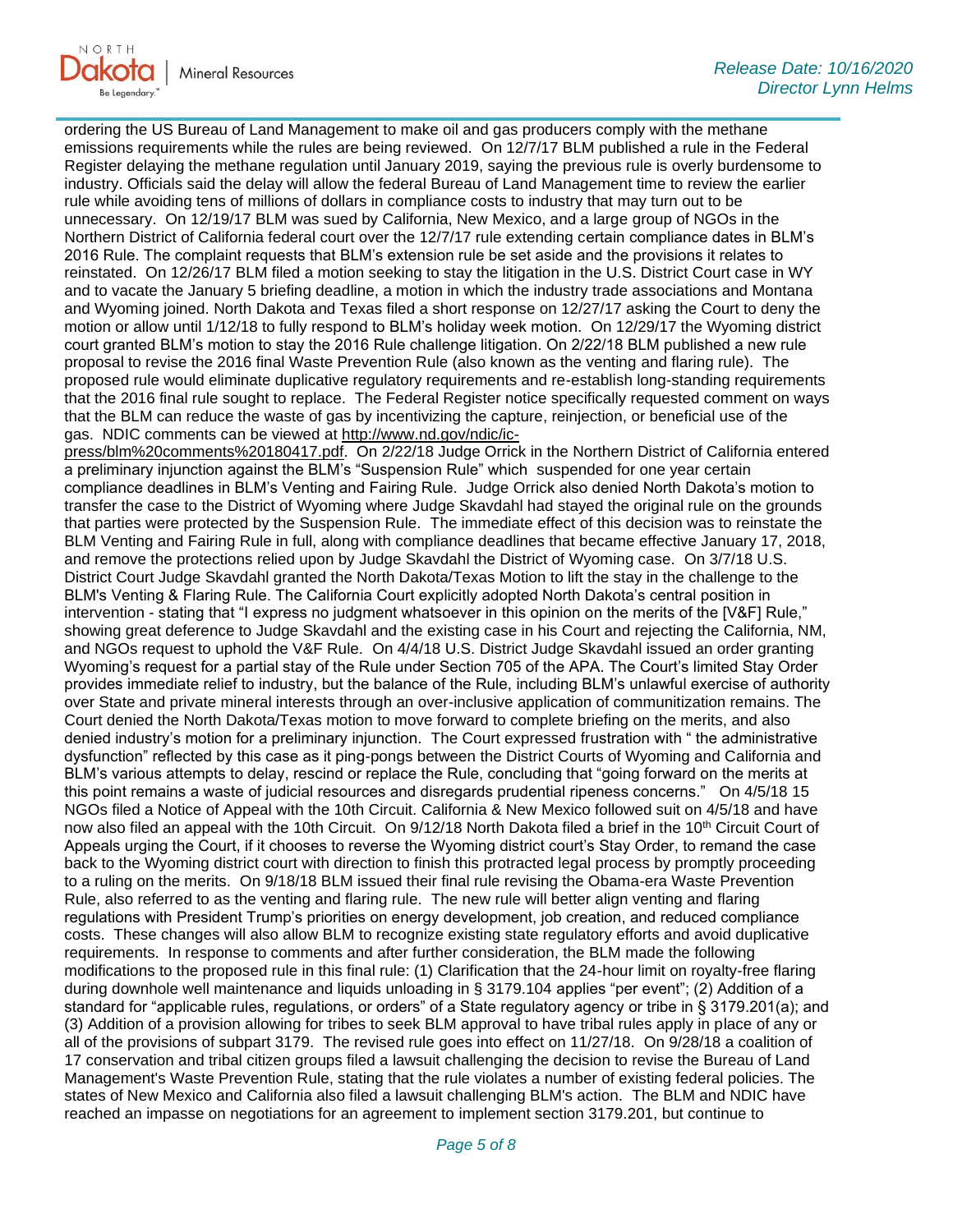

communicate regarding possible ways to resolve the disagreement. On 08/15/20 the U.S. District Court for the Northern District of California invalidated the 2018 revisions to the 2016 Waste Prevention Rule. This ruling means that the Waste Prevention Rule goes back in effect in 90 days, and the oil and gas industry will have to comply with the Rule's requirements. U.S. District Judge Yvonne Gonzalez Rogers found that the 2018 rescission violated federal law because it ignored the federal government's statutory duty to prevent waste, instead relying almost entirely on "inadequate or nonexistent state regulations". On 08/25/20 the citizen groups and state respondents filed a supplemental response brief in the US District Court District of Wyoming. On 09/04/20 North Dakota and Texas filed a reply brief of petitioner-intervenors in the US District Court District of Wyoming. On 10/8/20 US District Judge Skavdahl issued an opinion agreeing with North Dakota's split estate argument concluding that BLM's right to regulate "waste" from federal interests does not give it the right to impose federal requirements on communitized State and private interests, that the BLM unlawfully stepped over the line into EPA and state Clean Air Act jurisdiction, and rejecting several elements of BLM's cost-benefit analysis, including that BLM cannot justify the rule based primarily on alleged environmental "co-benefits" and that BLM should not have used the so-called "global cost of carbon" in its calculations. He also wrote with some humor, reflecting on the tortured process of setting policy through litigation "So, three and a half years later, after several turns and loopty-loops, it seems the roller coaster has returned to the station, though the Court doubts any of the parties will be exiting the ride just yet, as it is likely this Court's decision will not end this ride but simply serve as a lift hill transporting it to another level."

**BLM** revised final regulations for hydraulic fracturing on federal and Indian lands were published in the CFR on 3/26/15 and they were scheduled to go into effect 6/24/15. North Dakota, Colorado, Utah, Wyoming, Western Energy Alliance, and IPAA filed for a preliminary injunction to prevent the rules going into effect until the case is settled. Following a lengthy hearing in Casper, Wyoming on 6/23/15, the court issued a stay on the rules. On 9/30/15 the court granted a preliminary injunction, preventing the rules from being enforced until litigation on the rule is final. The 10<sup>th</sup> Circuit Court of Appeals issued an order 3/10/16 denying the industry alternative motion for a stay. On 6/21/16 the court found the rule to be unlawful and ordered it set aside. The plaintiffs filed a motion with the US Court of Appeals for the Tenth Circuit to dismiss the appeal of the preliminary injunction. The Department of Justice on behalf of the BLM and the intervening environmental groups filed an appeal of the decision on the rule and oppose the motion to dismiss the appeal of the preliminary injunction. The North Dakota Response Brief to the US Court of Appeals for the Tenth Circuit was filed 9/15/16. NDIC comments on the rule can be found at [http://www.nd.gov/ndic/ic-press/BLM-comments-](http://www.nd.gov/ndic/ic-press/BLM-comments-120625.pdf)[120625.pdf](http://www.nd.gov/ndic/ic-press/BLM-comments-120625.pdf). On 3/28/17 President Trump issued an executive order which in part directs "The Secretary of the Interior shall review the following final rules, and any rules and guidance issued pursuant to them, for consistency with the policy set forth in section 1 of this order and, if appropriate, shall, as soon as practicable, suspend, revise, or rescind the guidance, or publish for notice and comment proposed rules suspending, revising, or rescinding those rules". This rule is included in the list as item (i). On 5/4/2017 BLM filed a request asking the court to hold the appeal in abeyance as it will "soon" initiate a rulemaking process to revise or rescind the 2015 Rule, that it had the authority to issue the Rule, but conceding that the Rule does not reflect BLM's current priorities or policies, as reflected in certain recent Presidential Executive Orders. After the BLM submitted its filings the 10th Circuit Court Appeals immediately directed the petitioners (including North Dakota) and the intervenors to file briefs by 6/5/17 to respond to BLM's position. Two amicus groups that submitted merits briefs (the law school professors and former DOI officials) filed supplemental amicus briefs on the questions posed by the Court following the change of Administrations. The Court's Supplemental Order authorized the filing of these additional amicus briefs. Both briefs seek to capitalize on the BLM's continued insistence that it had the authority to issue the Rule (but concede that the 2015 HF Rule does not reflect BLM's current priorities or policies as reflected in certain recent Presidential Executive Orders). The two amicus groups solicit the Court to rule on the merits of the BLM and NGO appeals and to overturn the District Court decision, actually asking the Court to issue an advisory opinion on the BLM's authority. In addition to addressing the NGO arguments, North Dakota will respond to these two briefs in the context that all three parties are asking the Court to do what it is prohibited from doing by Article III of the U.S. Constitution. North Dakota filed a response brief 6/20/17 in support of the BLM action to put the rule in abeyance and take final action vacating the rule. Oral arguments before the 10<sup>th</sup> Circuit took place 7/27/17. A recording of the oral arguments is now available on the home page of the court's website [http://www.ca10.uscourts.gov.](https://gcc02.safelinks.protection.outlook.com/?url=https%3A%2F%2Furldefense.proofpoint.com%2Fv2%2Furl%3Fu%3Dhttp-3A__www.ca10.uscourts.gov%26d%3DDwMGaQ%26c%3D2s2mvbfY0UoSKkl6_Ol9wg%26r%3D-wqsZnBxny594KY8HeElow%26m%3DUl_VtJUX6iW5pvHjCcBxUWtskC0F4Dhry3sPtcEHvCw%26s%3DlaRHiLDv5w8otcQWQjpn82WMieoB2AZ-Q4M1LFQPL5s%26e%3D&data=04%7C01%7Ckahaarsager%40nd.gov%7C3acd2351eefd43ad3da408d871ffe698%7C2dea0464da514a88bae2b3db94bc0c54%7C0%7C0%7C637384691200999201%7CUnknown%7CTWFpbGZsb3d8eyJWIjoiMC4wLjAwMDAiLCJQIjoiV2luMzIiLCJBTiI6Ik1haWwiLCJXVCI6Mn0%3D%7C1000&sdata=ZfVHgRrMD2r2T2ByFIE3ICy64xPsi5ge0otRXkucJAo%3D&reserved=0) NDIC filed comments supporting BLM's rescission of the rule that can be found at [http://www.nd.gov/ndic/ic-press/dmr](http://www.nd.gov/ndic/ic-press/dmr-blm-comment17-9.pdf)[blm-comment17-9.pdf.](http://www.nd.gov/ndic/ic-press/dmr-blm-comment17-9.pdf) On 09/21/17 the 10th Circuit issued a split (2-1) decision to dismiss the appeals as prudentially unripe, vacate the district court's judgment invalidating the rule, and remand with instructions to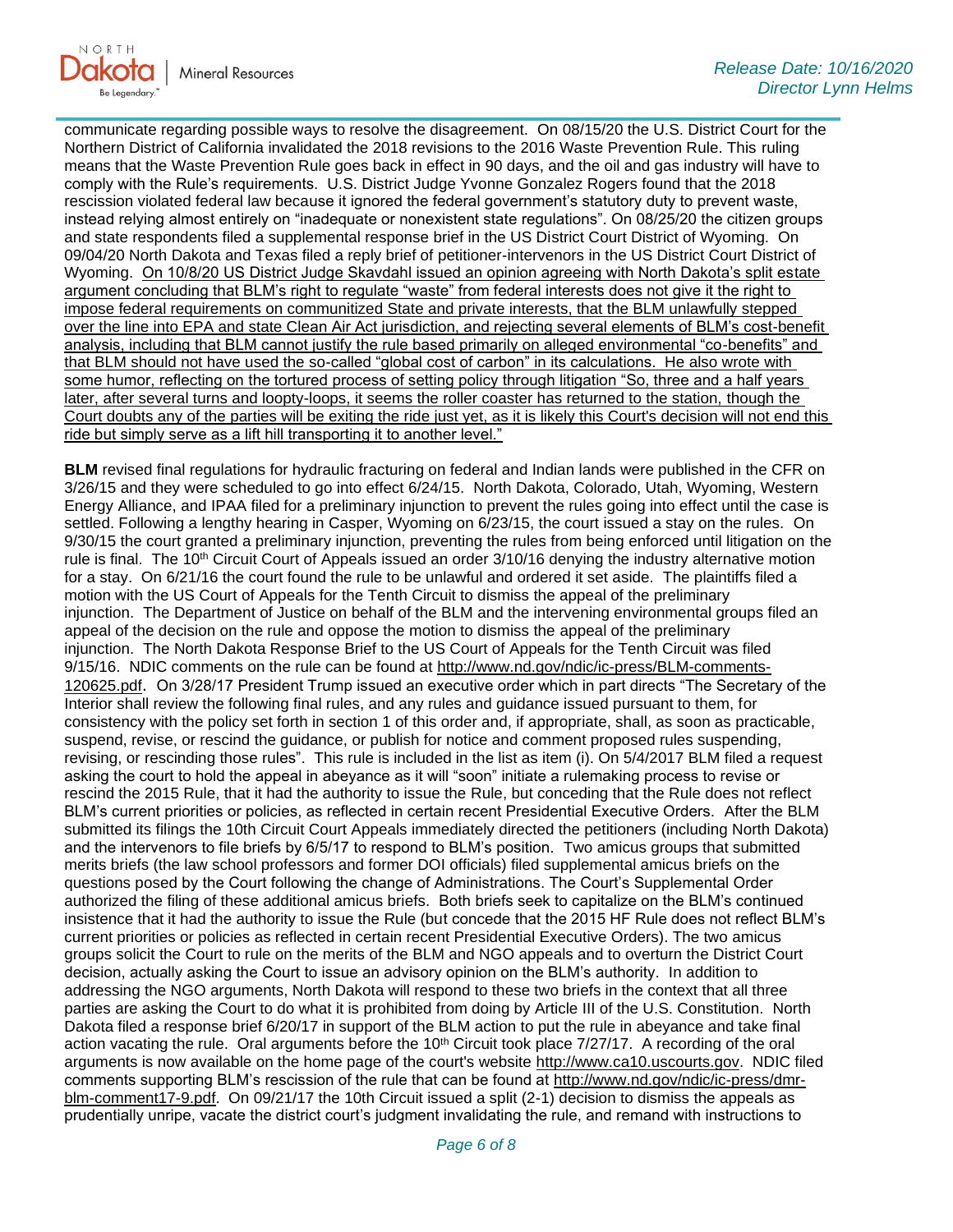

dismiss the underlying action without prejudice. Appellees State of North Dakota, State of Colorado, State of Utah, and State of Wyoming's filed a Petition for Panel Rehearing And/Or Request for En Banc Determination on 11/03/17. On 11/06/17 the court ordered the appellants to file a response to the Petition on or before 11/20/2017. The En Banc rehearing request was denied. The  $10<sup>th</sup>$  circuit court has not yet issued its mandate ending the current round of litigation in the Wyoming District court. The Ute tribe filed a motion on 1/12/18 asking the court to dismiss the appeals as moot based on the publication of the rescission rule and leave the WY court decision to vacate the rule in place. The court ordered the DOJ and BLM to file a response by 1/22/18. On 12/29/17 BLM published a final rule rescinding the 2015 Hydraulic Fracturing rules with 2 exceptions 1) the rule does not restore language requiring pre-approval of non-routine hydraulic fracturing operations and 2) the rule does not rescind changes to 43 CFR 3160 due to other rules published between 3/26/15 and 12/29/17 (electronic filing and venting & flaring rules). On 2/7/18 North Dakota filed a reply in support of its motion to dismiss the original rule appeal as moot pursuant to Federal Rule of Appellate Procedure 27(a)(4), and request that the Court should not issue the mandate, nor vacate the District Court's judgment based on two new and important developments: (1) on December 29, 2017, the Bureau of Land Management (BLM) promulgated a final rule rescinding the Hydraulic Fracturing Rule ("HF Rule"), and (2) on January 24, 2018, the Citizen Group Intervenors challenged the repeal of the HF Rule ("HF Repeal Rule") in the U.S. District Court for the Northern District of California.

# **Council on Environmental Quality**

**CEC** On 02/25/2020 the Council on Environmental Quality published a proposal to modernize its National Environmental Policy Act (NEPA) regulations. On 03/09/2020 the NDIC submitted comments in support of the CEQ proposal. NDIC comments can be found at [http://www.nd.gov/ndic/ic](http://www.nd.gov/ndic/ic-press/Council%20of%20Environmental%20Quality%20200309.pdf)[press/Council%20of%20Environmental%20Quality%20200309.pdf](http://www.nd.gov/ndic/ic-press/Council%20of%20Environmental%20Quality%20200309.pdf). On July 15, 2020 the Trump administration issued an executive order to reduce the types and number of projects that will be subject to review under the NEPA, shorten the timeline for reviews, and drop a requirement that agencies consider the cumulative environmental effects of projects, such as their contribution to climate change. On 7/29/20 a coalition of 20 environmental justice, outdoor recreation and conservation groups — led by the Western Environmental Law Center (WELC) and Earthjustice — filed a lawsuit over CEQ's regulations in the U.S. District Court for the District of Northern California.

# **Environmental Protection Agency**

**EPA** On 08/21/2018 the U.S. Environmental Protection Agency (EPA) proposed a new rule to reduce greenhouse gas (GHG) emissions from existing coal-fired electric utility generating units and power plants across the country. This proposal, entitled the Affordable Clean Energy (ACE) Rule, establishes emission guidelines for states to use when developing plans to limit GHGs at their power plants. The ACE Rule replaced the prior administration's Clean Power Plan (CPP) and instead empowers states, promotes energy independence, and facilitates economic growth and job creation. Pursuant to President Trump's Executive Order 13873, which directed Federal agencies to review burdensome regulations, the EPA undertook a review of the CPP. Many believed the CPP exceeded EPA's authority under the Clean Air Act, which is why 27 states, 24 trade associations, 37 rural electric co-ops, and three labor unions challenged the rule. The Supreme Court issued an unprecedented stay of the rule. The proposal was published in the Federal Register on 8/31/18 and EPA took comment on the proposal for 60 days and held a public hearing. More information is available at [https://www.epa.gov/stationary-sources-air-pollution/proposal-affordable](https://gcc02.safelinks.protection.outlook.com/?url=https%3A%2F%2Fwww.epa.gov%2Fstationary-sources-air-pollution%2Fproposal-affordable-clean-energy-ace-rule&data=04%7C01%7Ckahaarsager%40nd.gov%7C3acd2351eefd43ad3da408d871ffe698%7C2dea0464da514a88bae2b3db94bc0c54%7C0%7C0%7C637384691201009158%7CUnknown%7CTWFpbGZsb3d8eyJWIjoiMC4wLjAwMDAiLCJQIjoiV2luMzIiLCJBTiI6Ik1haWwiLCJXVCI6Mn0%3D%7C1000&sdata=7MQC%2Bj2U4fg8z%2B8JFKFZu0yd%2BcgmBv%2FRNRQsD6gMw8I%3D&reserved=0)[clean-energy-ace-rule.](https://gcc02.safelinks.protection.outlook.com/?url=https%3A%2F%2Fwww.epa.gov%2Fstationary-sources-air-pollution%2Fproposal-affordable-clean-energy-ace-rule&data=04%7C01%7Ckahaarsager%40nd.gov%7C3acd2351eefd43ad3da408d871ffe698%7C2dea0464da514a88bae2b3db94bc0c54%7C0%7C0%7C637384691201009158%7CUnknown%7CTWFpbGZsb3d8eyJWIjoiMC4wLjAwMDAiLCJQIjoiV2luMzIiLCJBTiI6Ik1haWwiLCJXVCI6Mn0%3D%7C1000&sdata=7MQC%2Bj2U4fg8z%2B8JFKFZu0yd%2BcgmBv%2FRNRQsD6gMw8I%3D&reserved=0) On July 8, 2019, EPA issued the final Affordable Clean Energy rule (ACE) and repealed the Clean Power Plan. On the same day the American Lung Association and the American Public Health Association filed a challenge to the rules in the U.S. Court of Appeals for the District of Columbia. Since then, 22 states, the District of Columbia and six municipalities led by the state of New York lodged a challenge to the rules in the D.C. Circuit, followed closely by a third challenge brought by environmental groups. Numerous industry groups and power providers are seeking to intervene in the litigation in support of the ACE rule. The EPA has asked the court to expedite review of the challenges in the hope of achieving a resolution in the D.C. Circuit by summer of 2020.

**EPA** On 08/24/18 Trump administration officials at EPA announced they are phasing out the agency's enforcement focus on animal waste pollution and the oil and gas industry. Enforcement chief Susan Bodine said she wants to shift the focus away from oil and gas as a sector deserving of extra scrutiny and toward prioritizing broad environmental problems, such as air pollution.